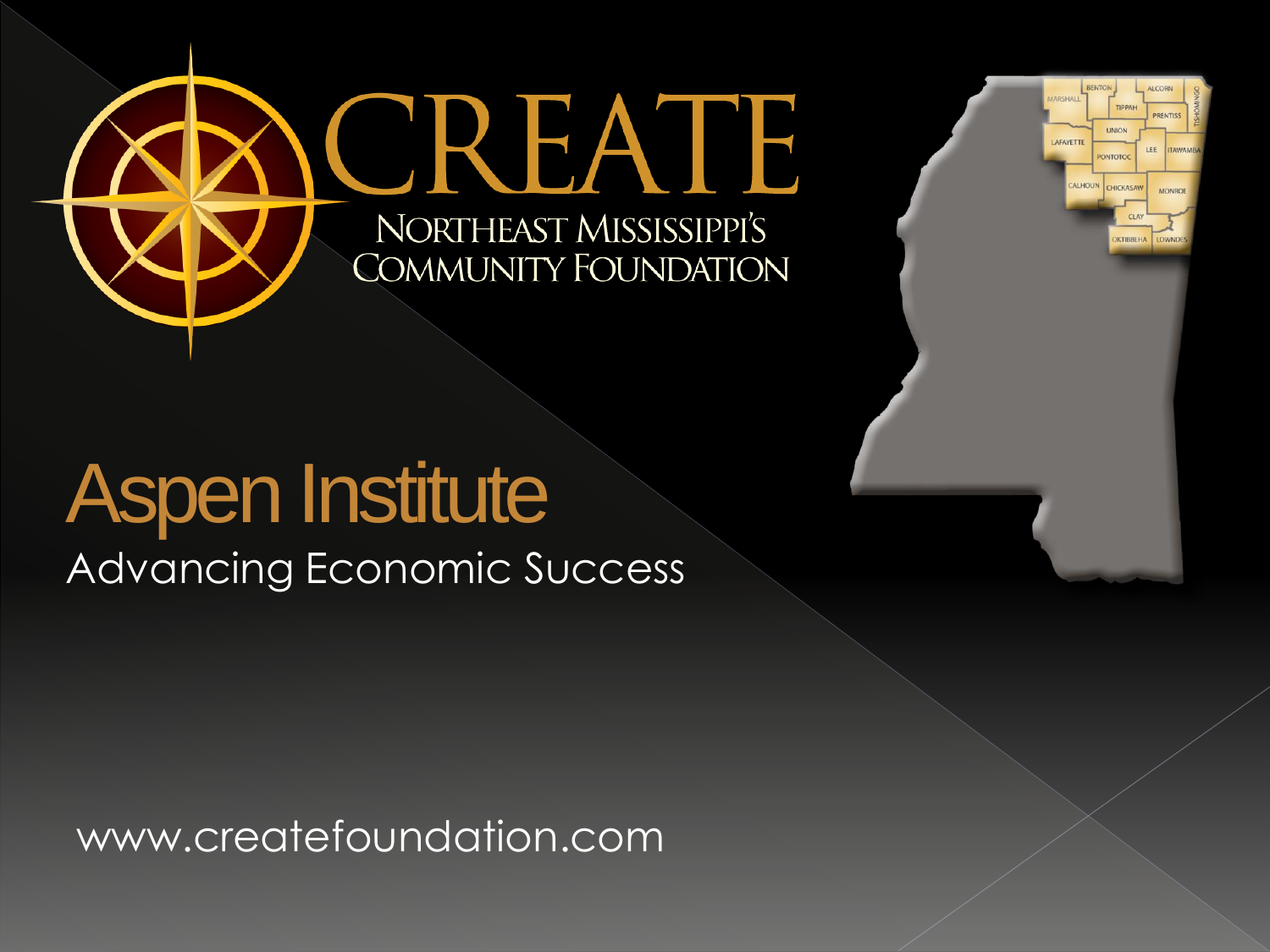# **Quick Facts**

#### Established in 1972

- Founded by George and Anna McLean, owners of Journal Publishing Company, making CREATE sole stockholder of JPC
- Mississippi's oldest Community Foundation
- Net Assets on 12/31/14: \$84,932,462
- Highest rating for Strong Fiscal Management, Charity Navigator
- First foundation in U.S. to receive CEFEX certification
- National Standards certification from the Council on Foundations
- 28 member Board of Directors from 13 counties



George McLean 1904 - 1983

Anna Keirsey McLean 1906 - 2000

6 Full-time staff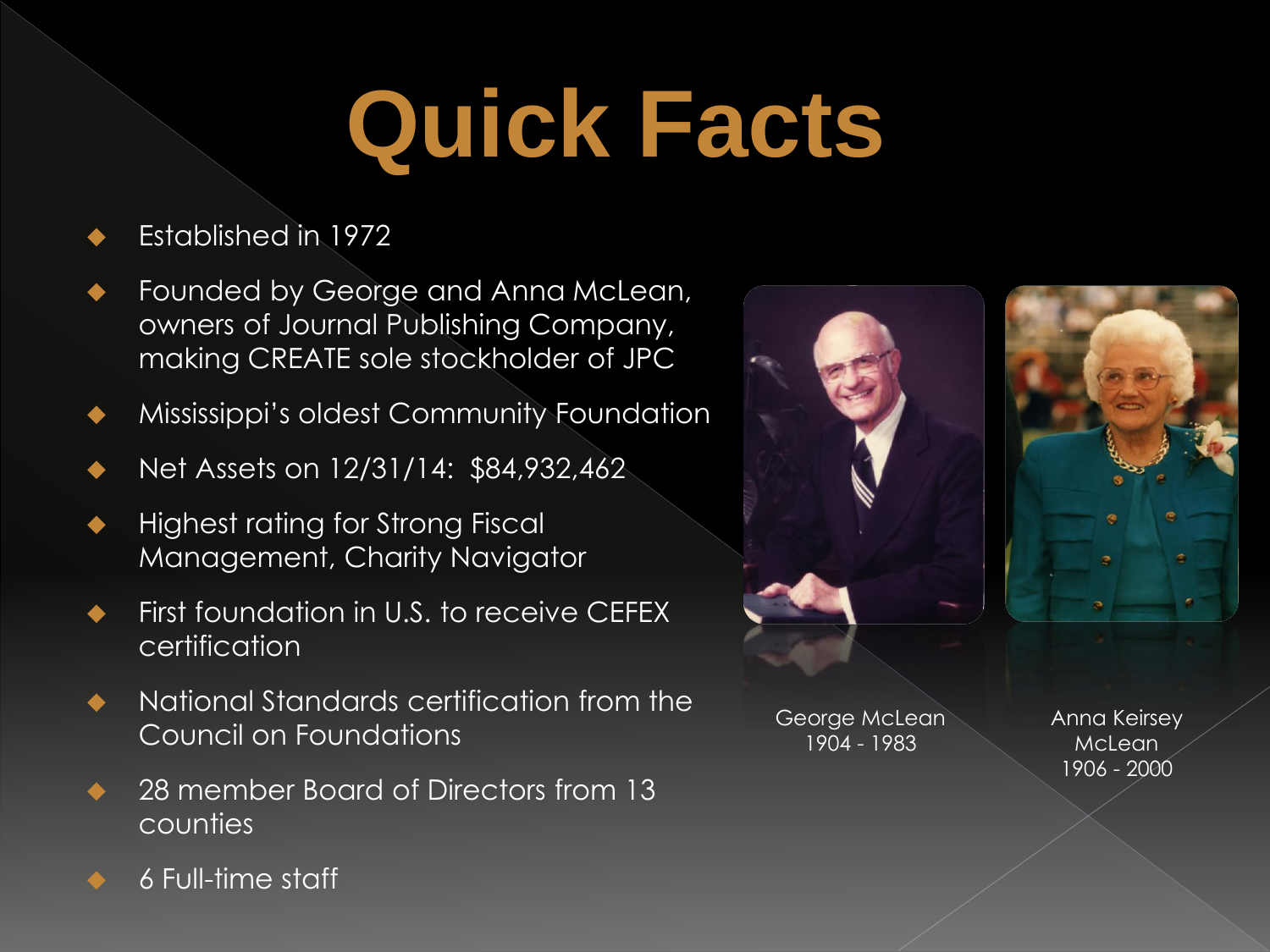### Northeast MS Economy

- Manufacturing 21.3%
- Government 19.8%
- Retail Trade 12.2
- **Education 11.9%**
- Health Care 11.9%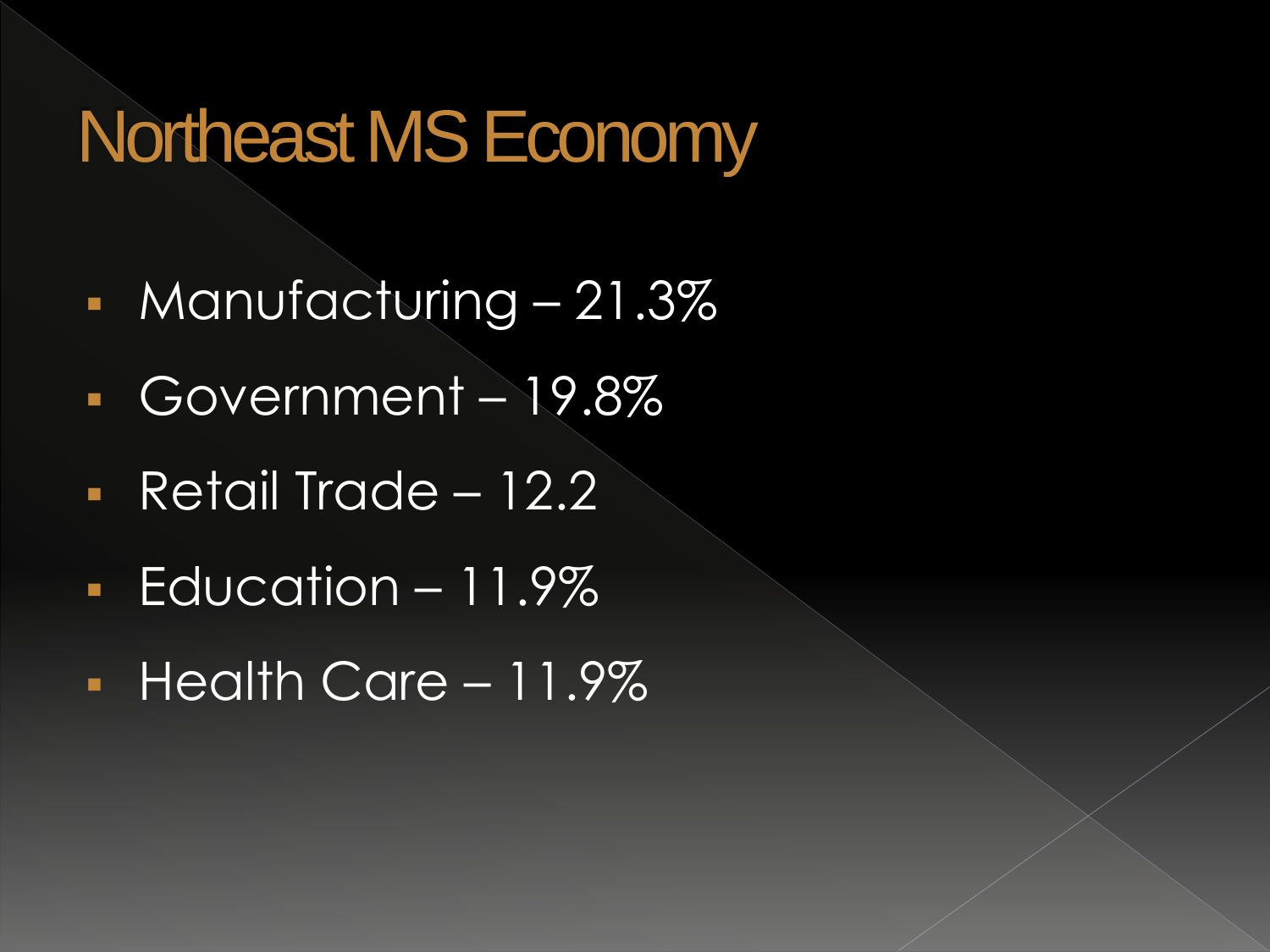## Major Employers

- North MS Health Services 6,000
- MS State University 4,000
- **University of MS**  $2,600$
- Toyota Motor Mfg. 2,000
- $\overline{\phantom{0}}$  Cooper Tire 1,625
- Tupelo Public Schools 1,200
- MTD Products 1,150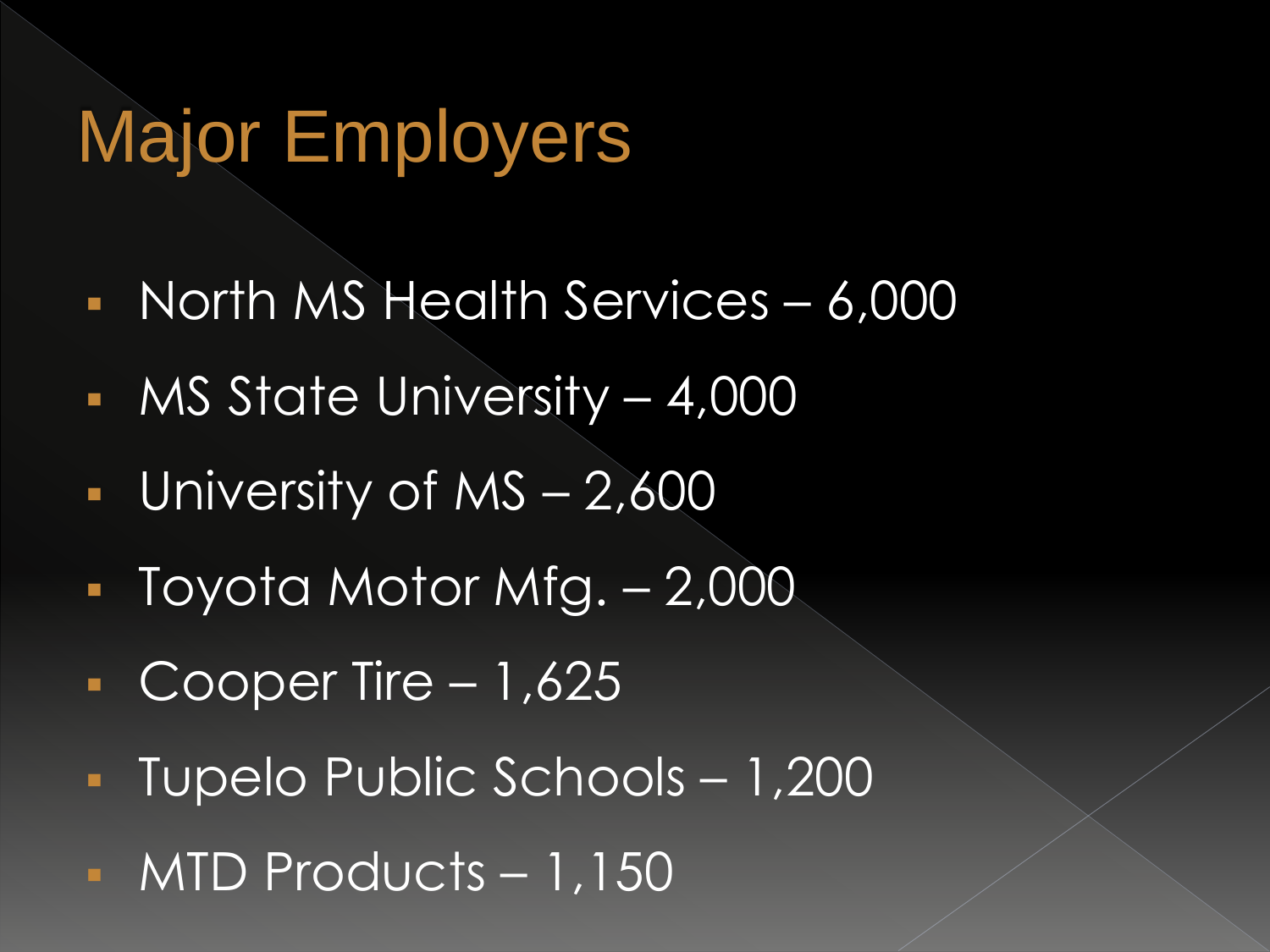# **Service Area**

#### Northeast Mississippi Counties

Alcorn Marshall Benton Monroe Calhoun Oktibbeha Chickasaw Pontotoc Clay **Prentiss** Itawamba Tippah Lafayette Tishomingo Lee Union

TIPPAL UNION AFAYETTE LEE PONTOTOC ALHOUN CHICKASAW **MONRO**  $CLA$ **DKTIBBEHA**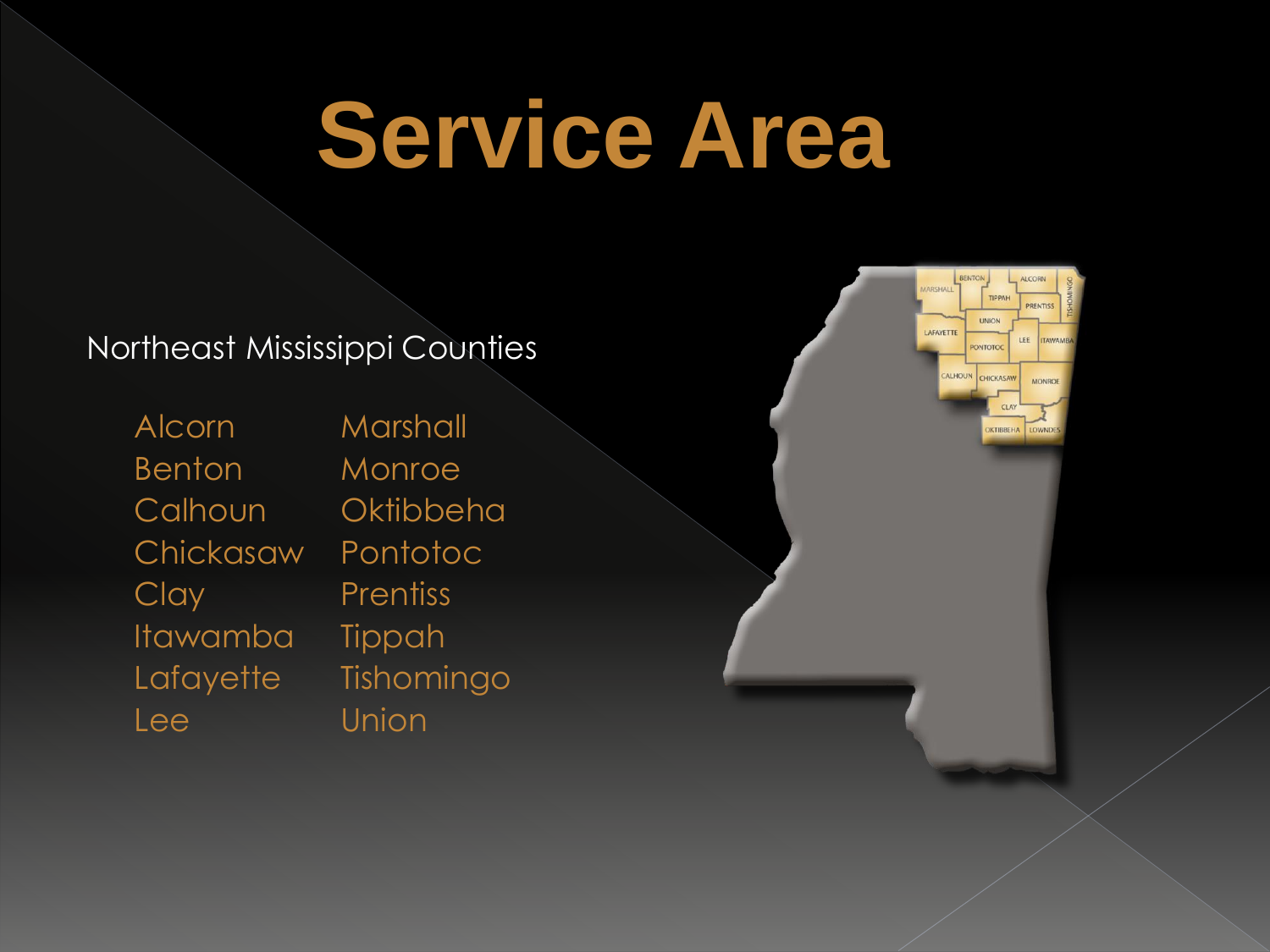

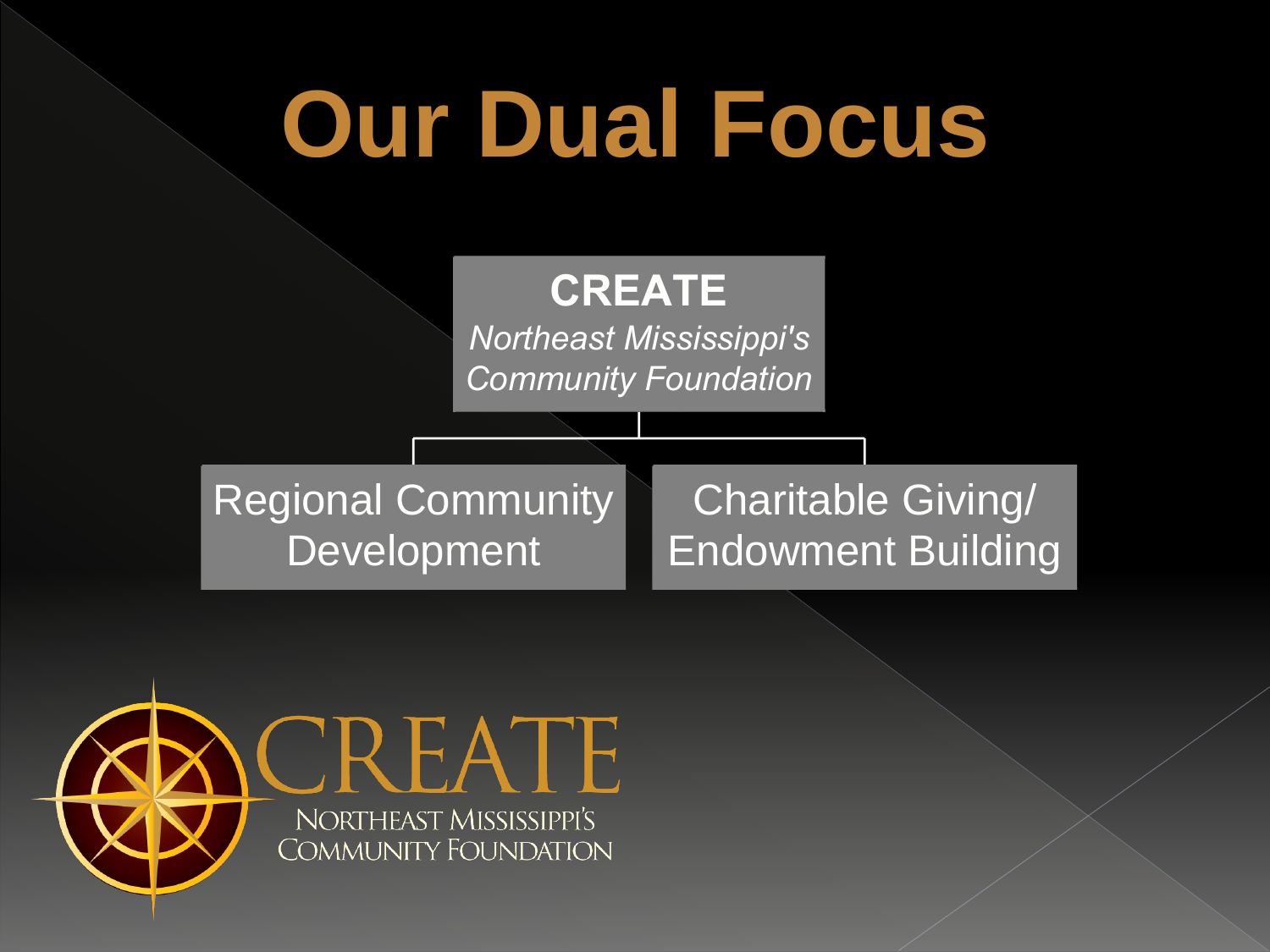# Trying to help all families with children

#### **❖ Low Income need** encouragement

◆ Middle Income need funding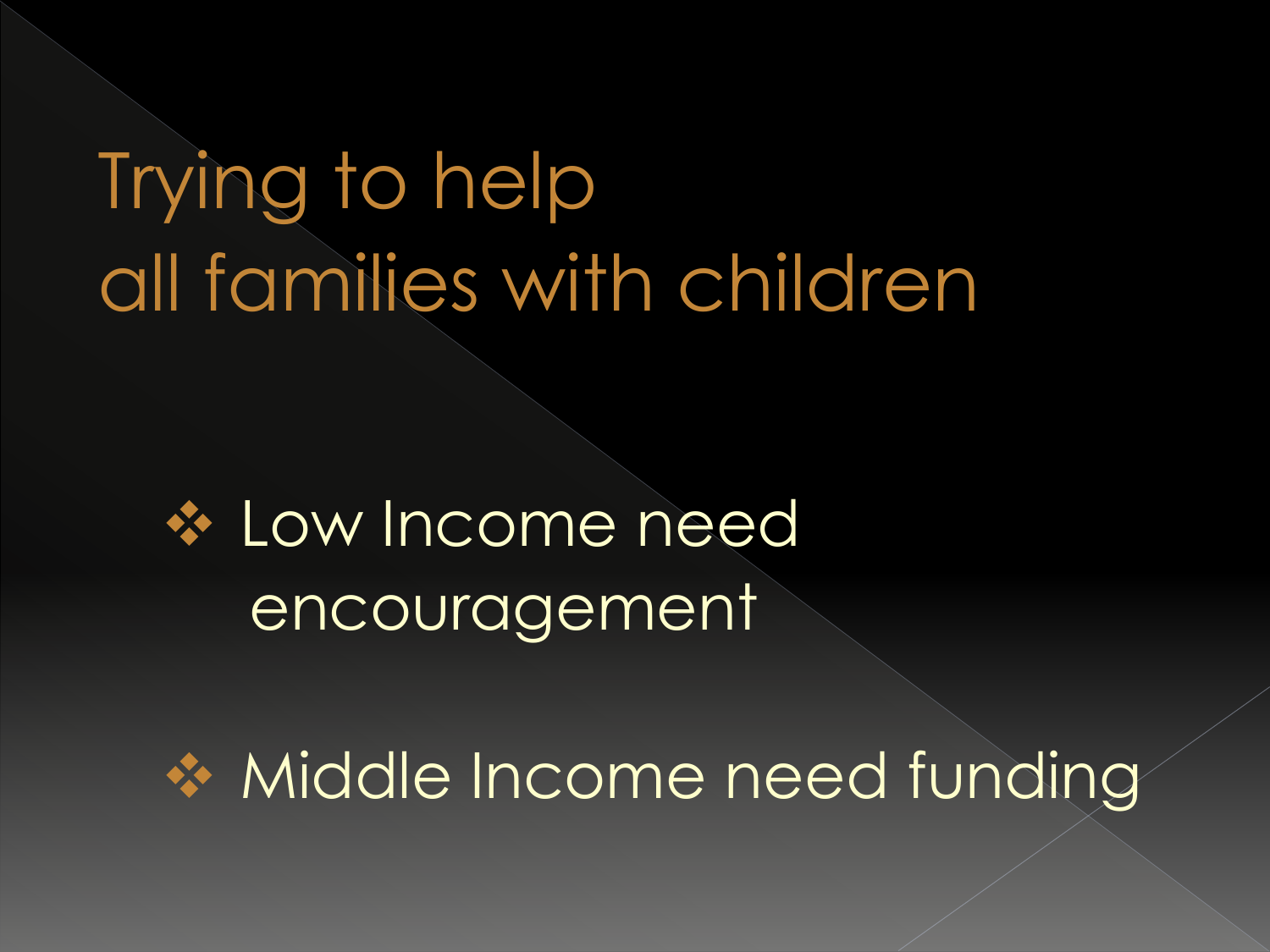# Analyzed regional trends and compared to state and national data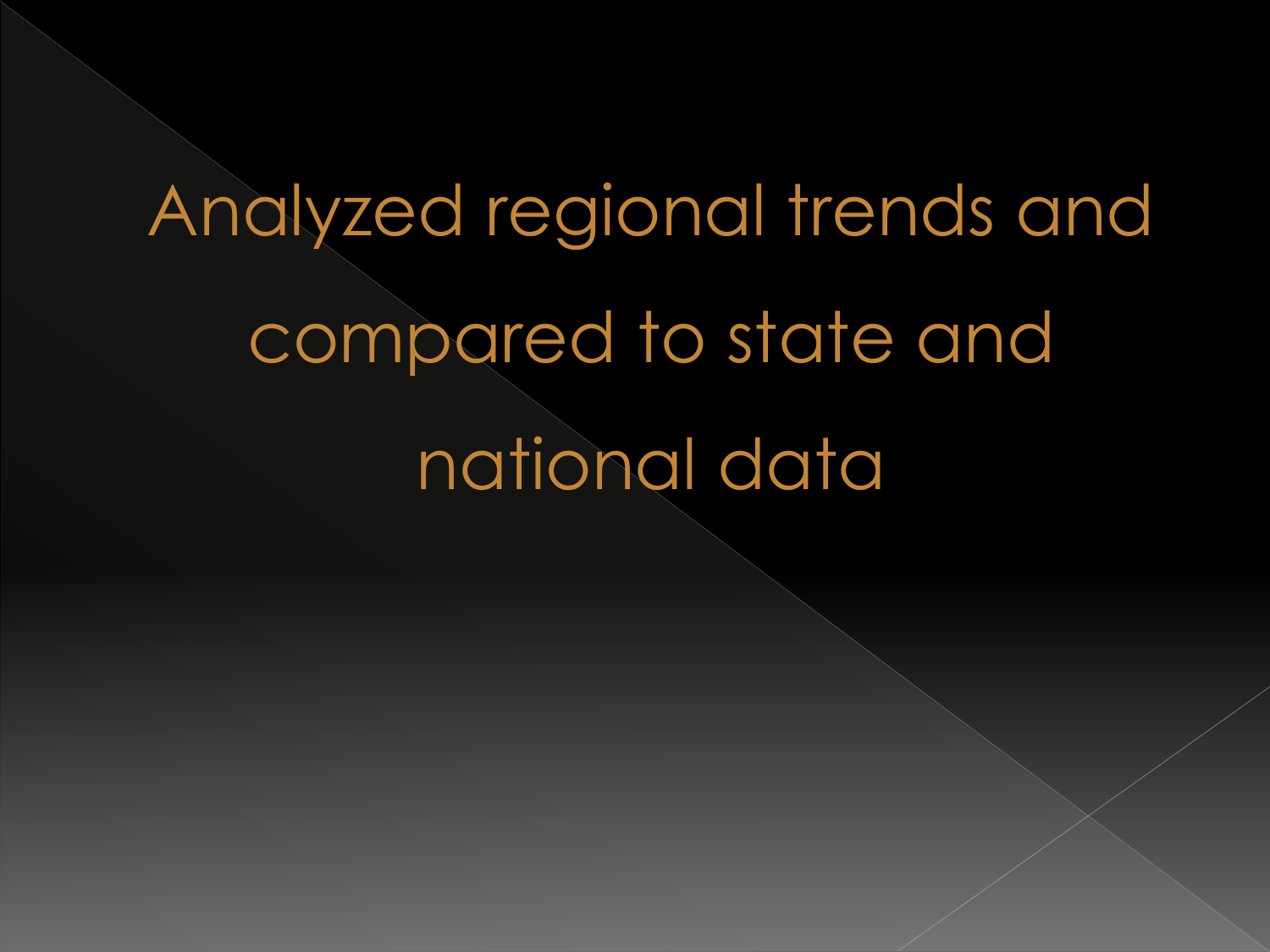# Per capita income

|                          | 2000            | 2012            |           |
|--------------------------|-----------------|-----------------|-----------|
| <b>United States</b>     | 29,845          | <u> 43,745 </u> | $+46.6\%$ |
| Mississippi <sup>1</sup> | $\sqrt{21,005}$ | 33,657          | $+60.2$   |
| Northeast Mississippi    | 19,900          | 31,268          | $+57.1\%$ |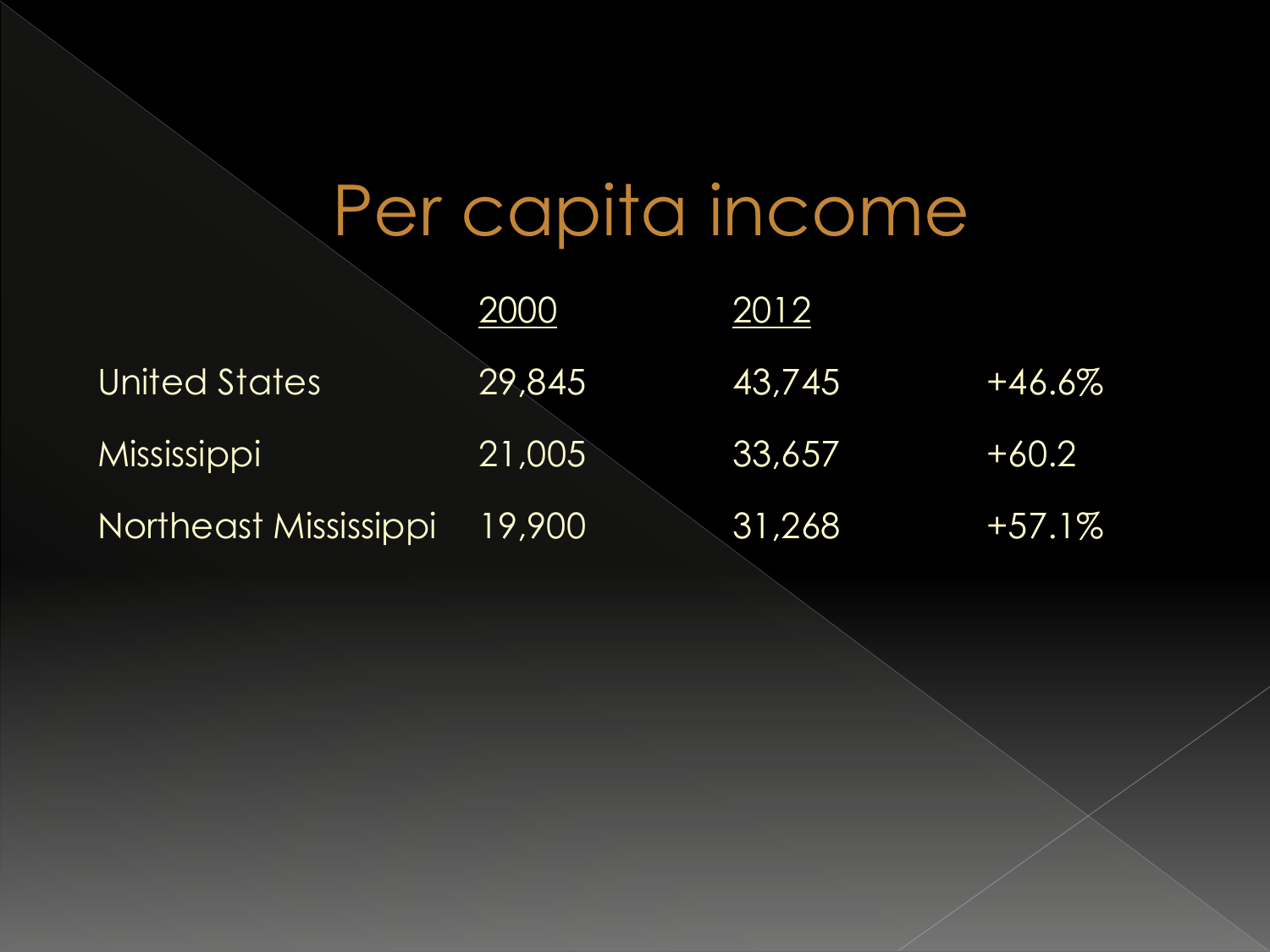### Educational attainment

Northeast Mississippi

|                              | 2000   | 2012   |
|------------------------------|--------|--------|
| Some college or higher       | 38.0%  | 47.1%  |
| High school completions only | 30.8   | 31.5   |
| <b>Dropouts</b>              | 31.2   | 21.4   |
|                              | 100.0% | 100.0% |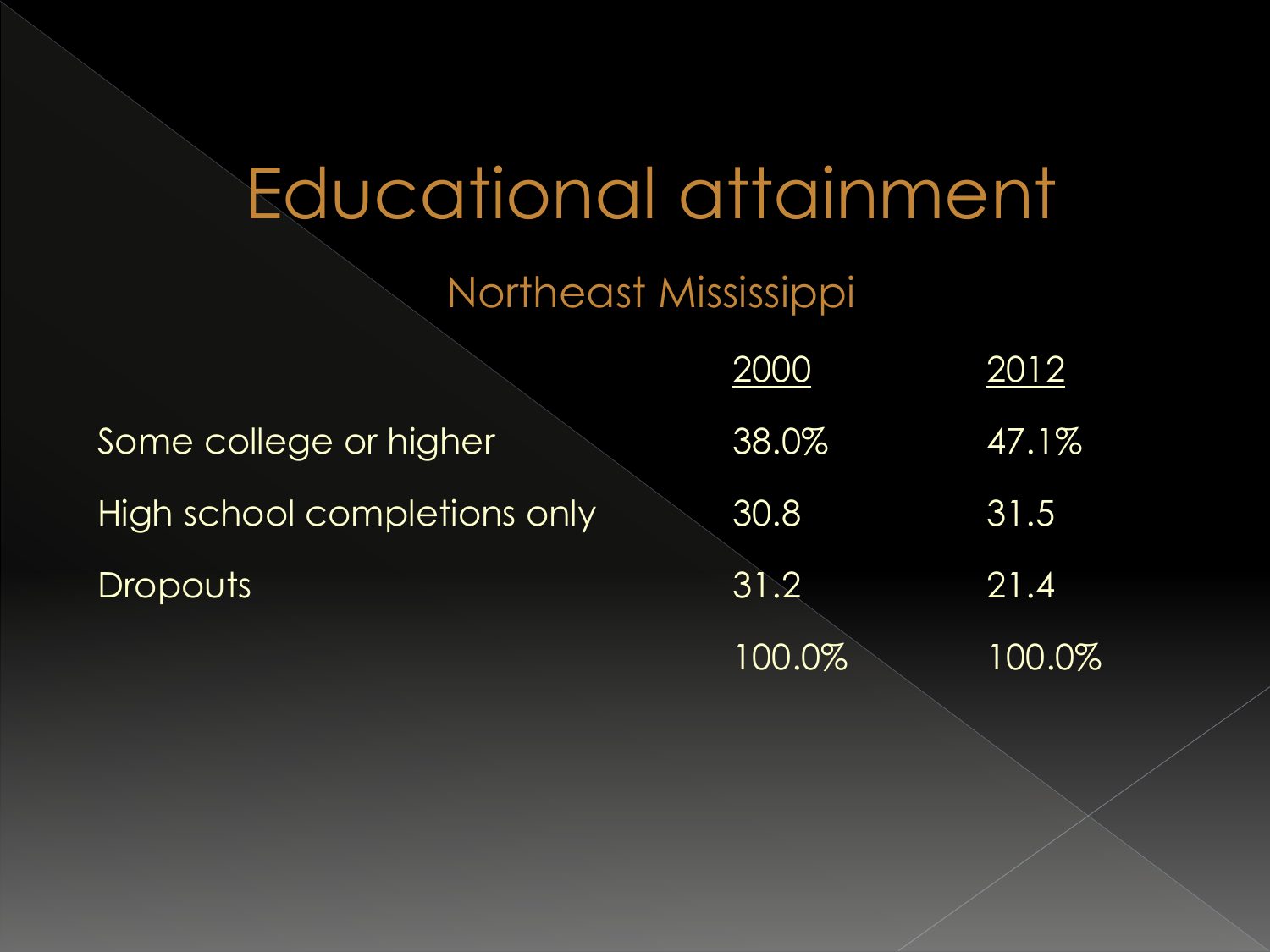#### **Conclusions -**

**❖ Northeast Mississippi trails the** nation and state in per capita income

**❖ 50% of the income gap results from** lower educational attainment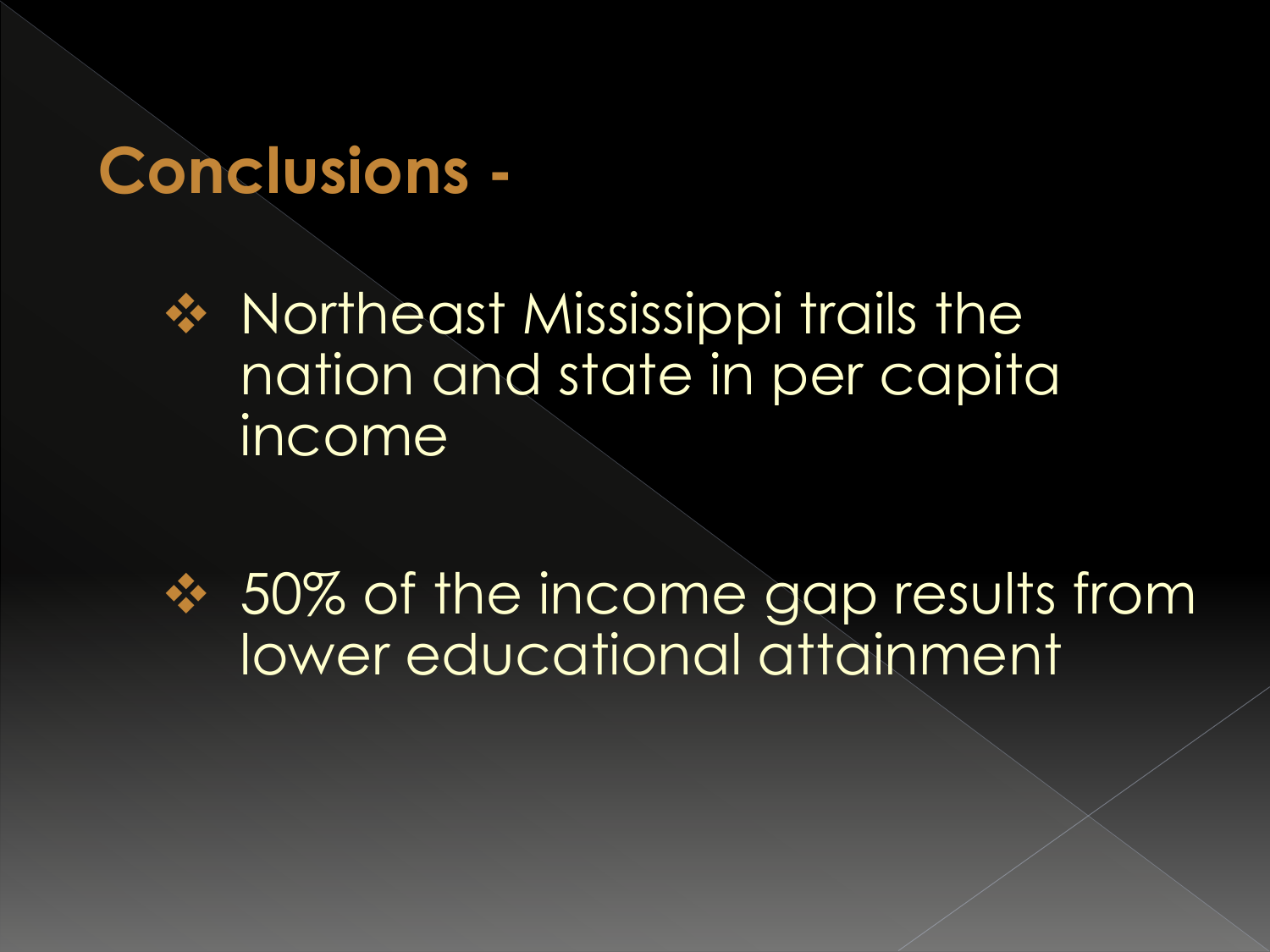#### Who else is helping -

**❖ Community organizations,** *including the Boys and Girls Clubs, Big Brothers/Big Sisters, etc.,*  provide assistance to at- risk children.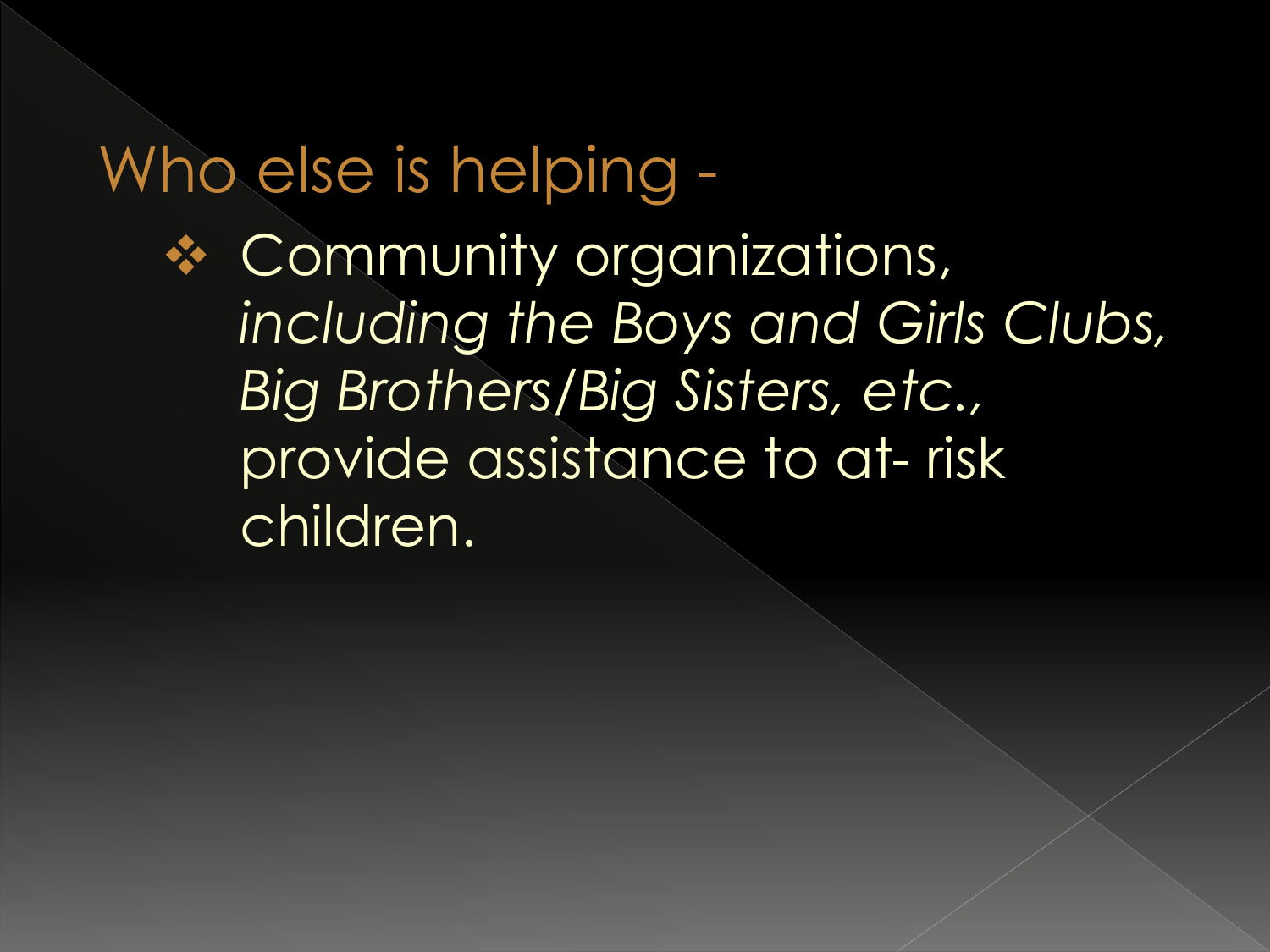#### Gaps existed in funding for students and encouragement for education attainment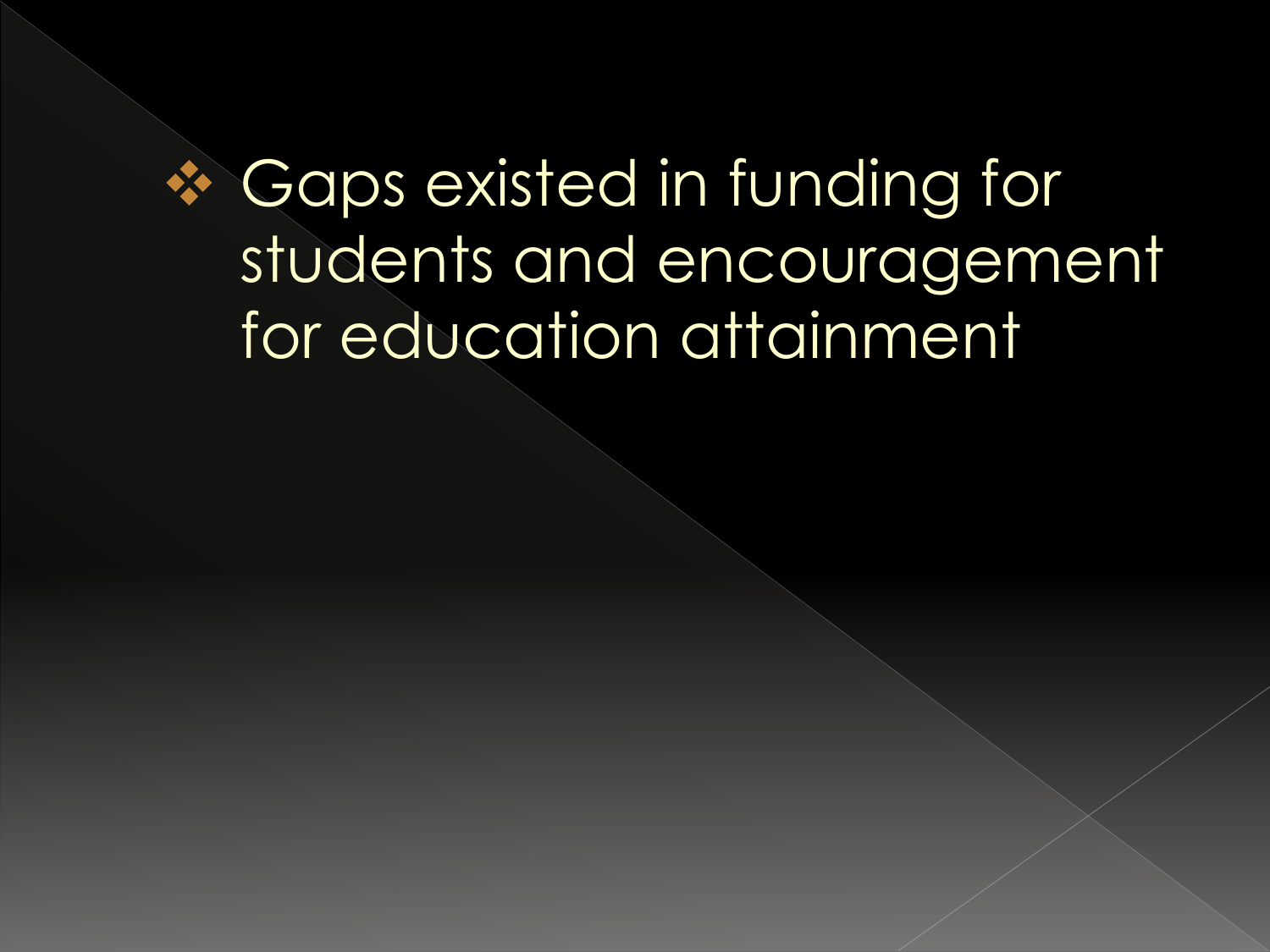FES goal – Earn it **☆ direct correlation between** income and educational attainment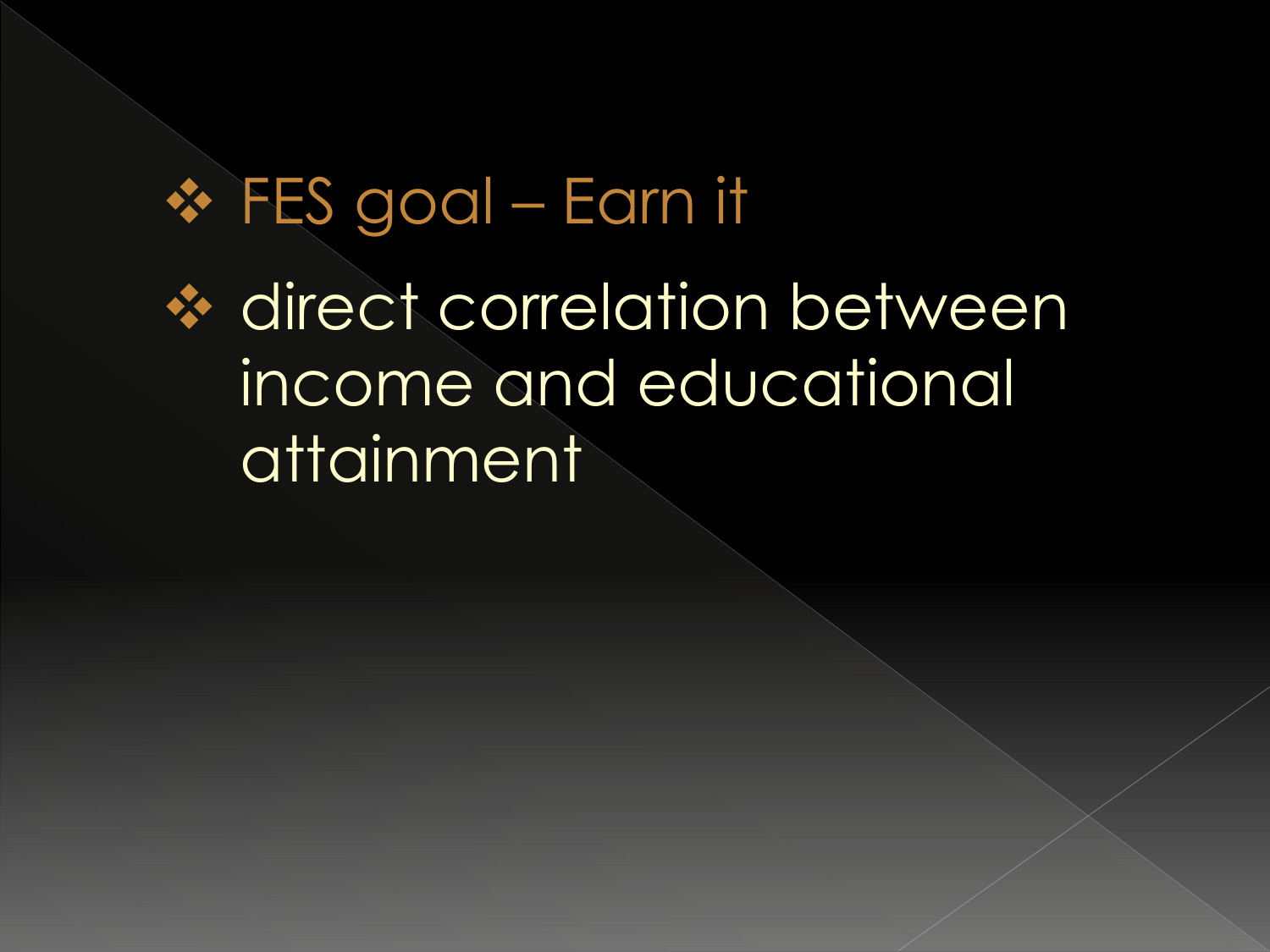#### Overall Approach

- **❖ Early childhood initiatives**
- **❖** Dropout summits
- \* Media campaigns
- **❖** Dropout recovery
- **❖** Tuition guarantee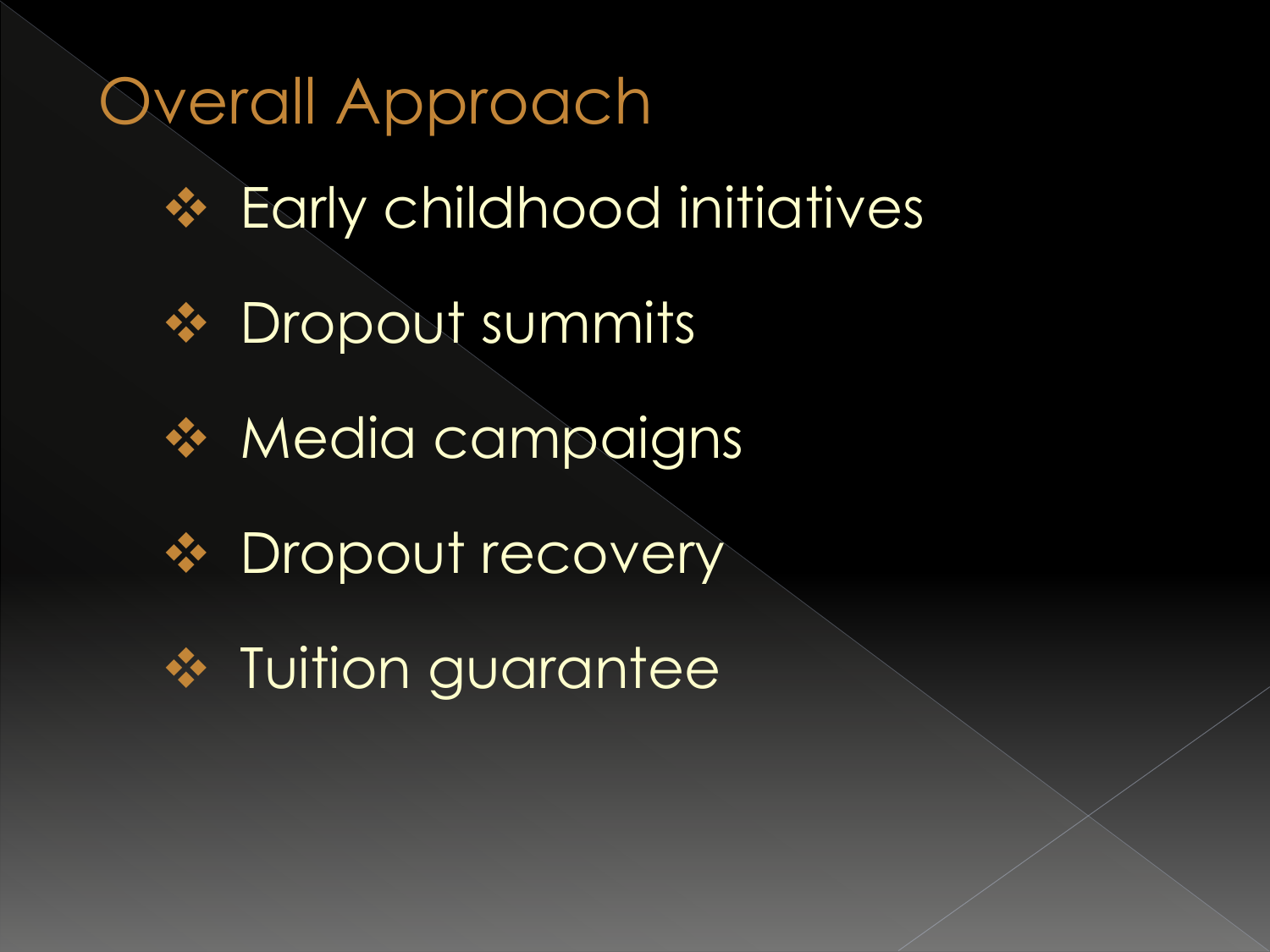Tools

#### **\* Funding - \$150,000 / year** from an endowment fund

#### **❖ One foundation staff** coordinator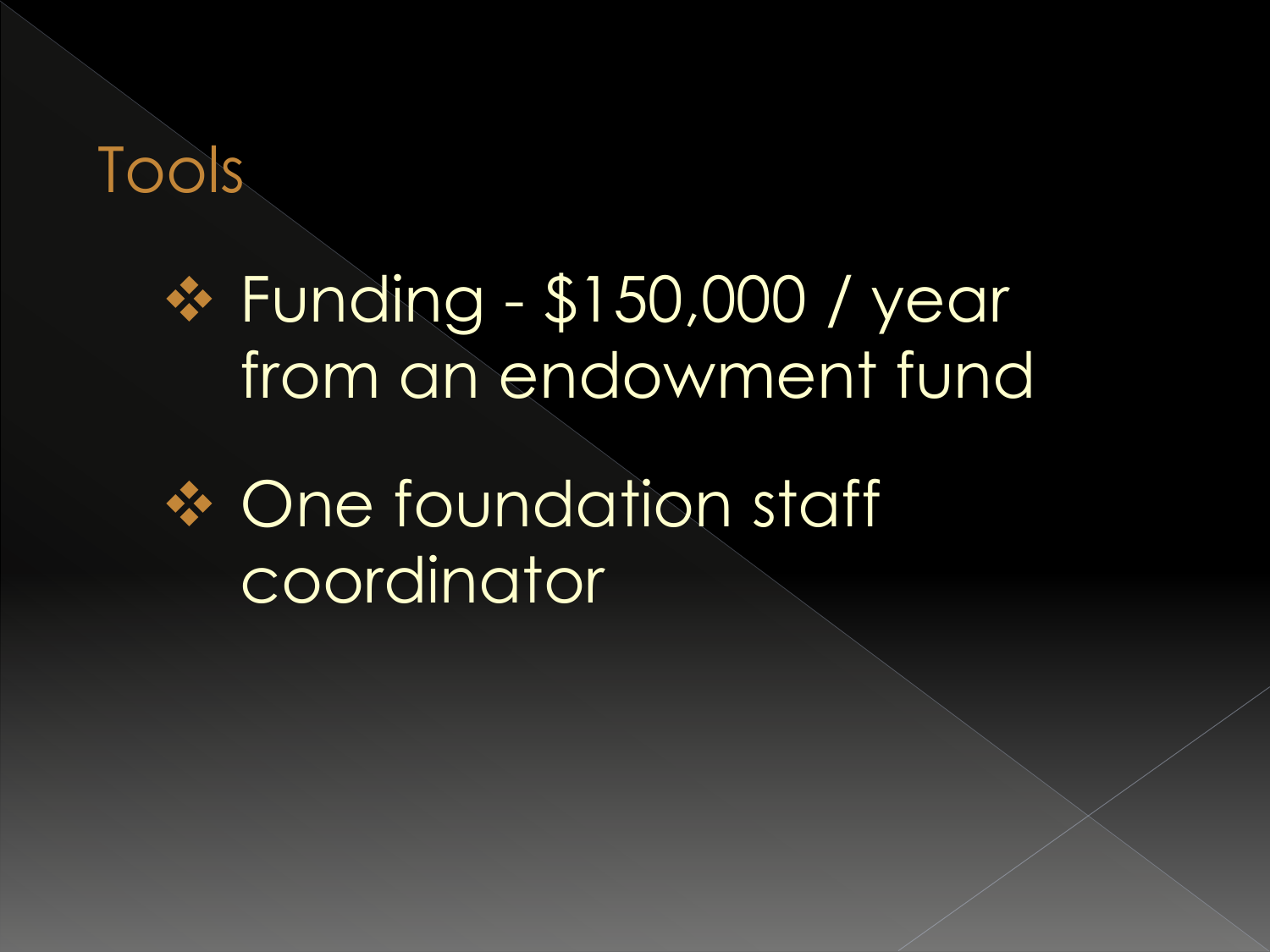

\* Community colleges ◆ Planning & dev. districts **❖ Other foundations ❖ Cities & county government** \* Private businesses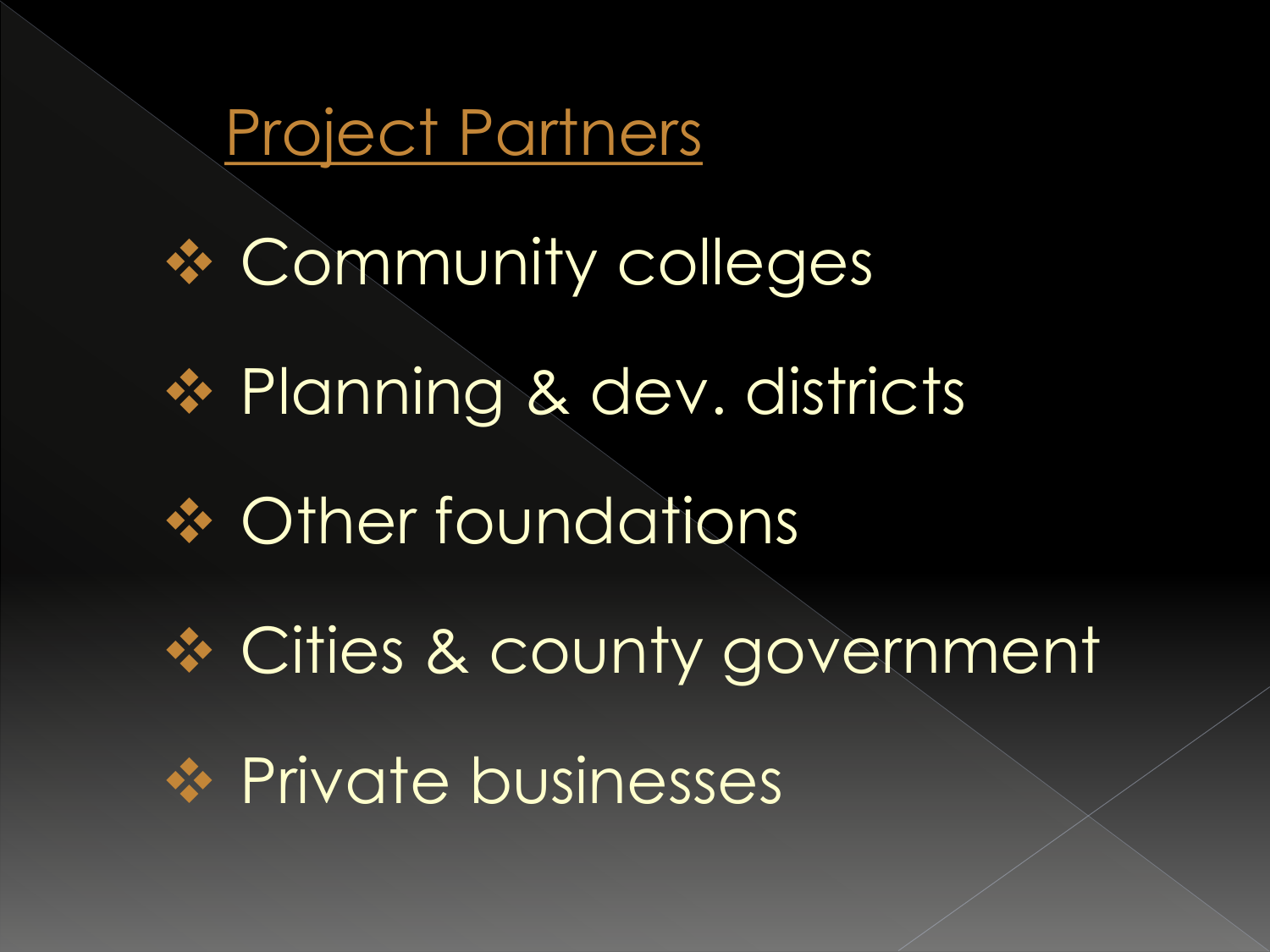# Educational attainment has risen…

2000 2012

Some college 38% 47.1% or higher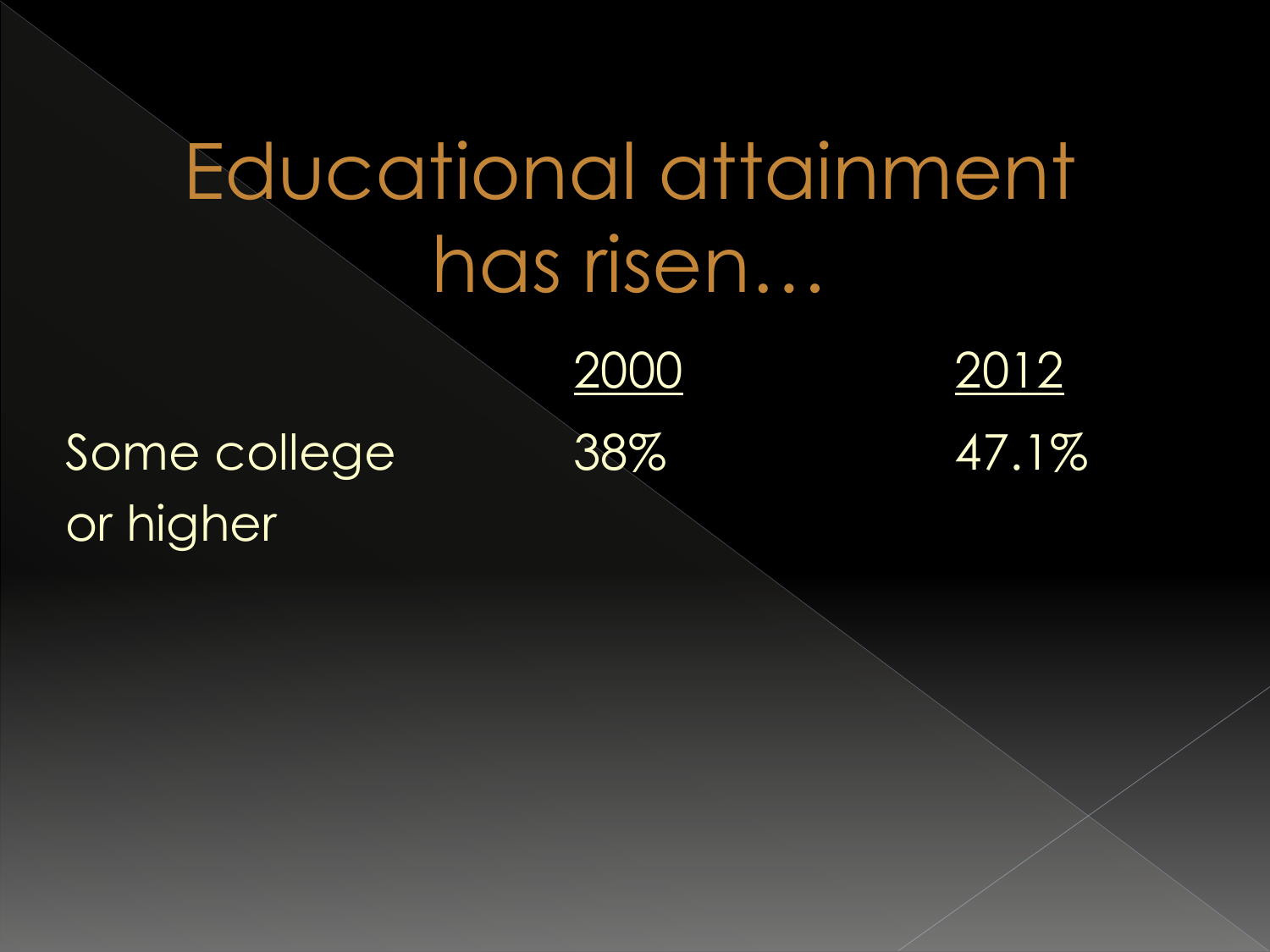# Per capita income has risen… 2000 2012 \$19,900 \$31,268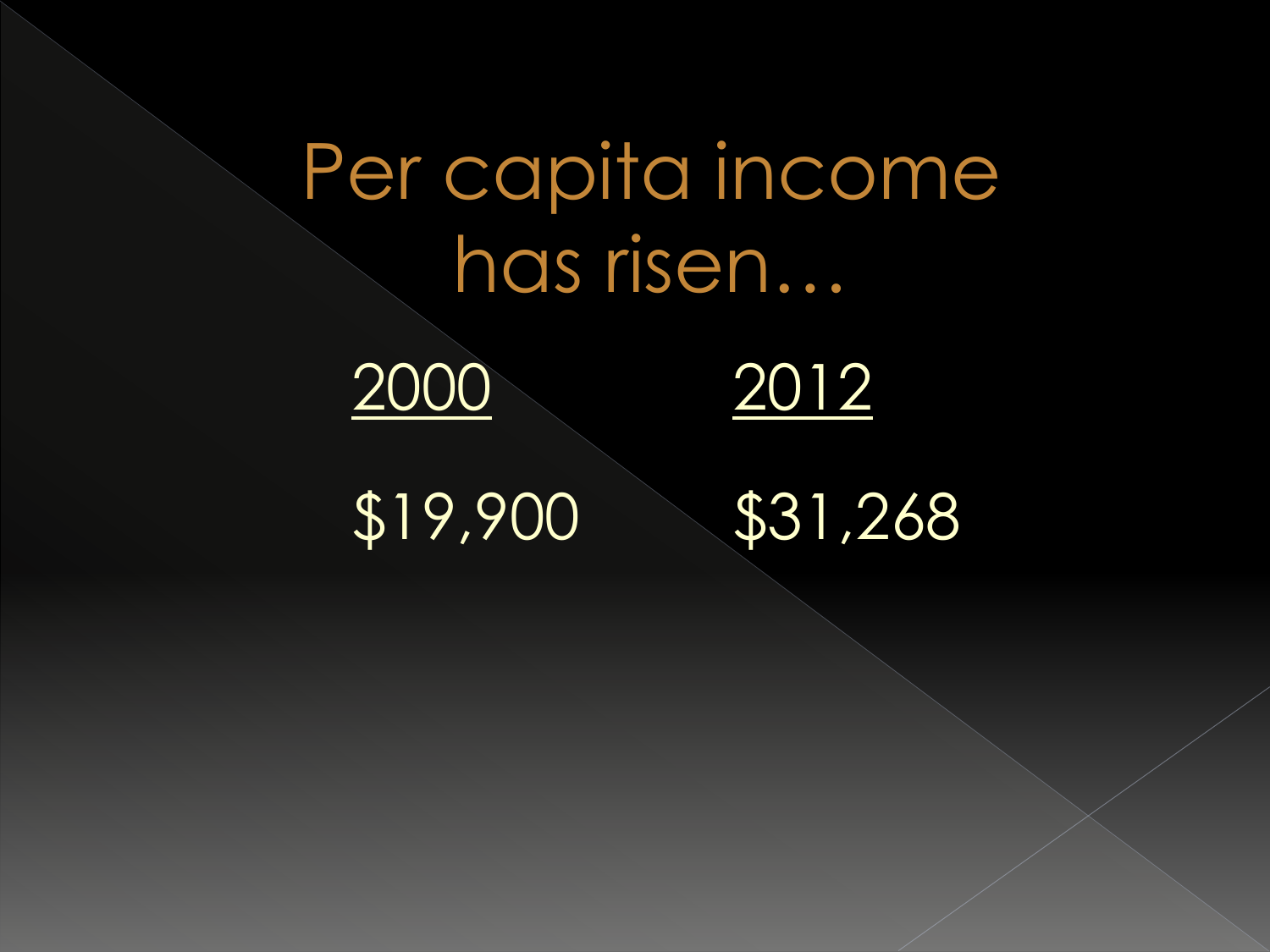## Sustainability

We believe all key funders will maintain support for future funding.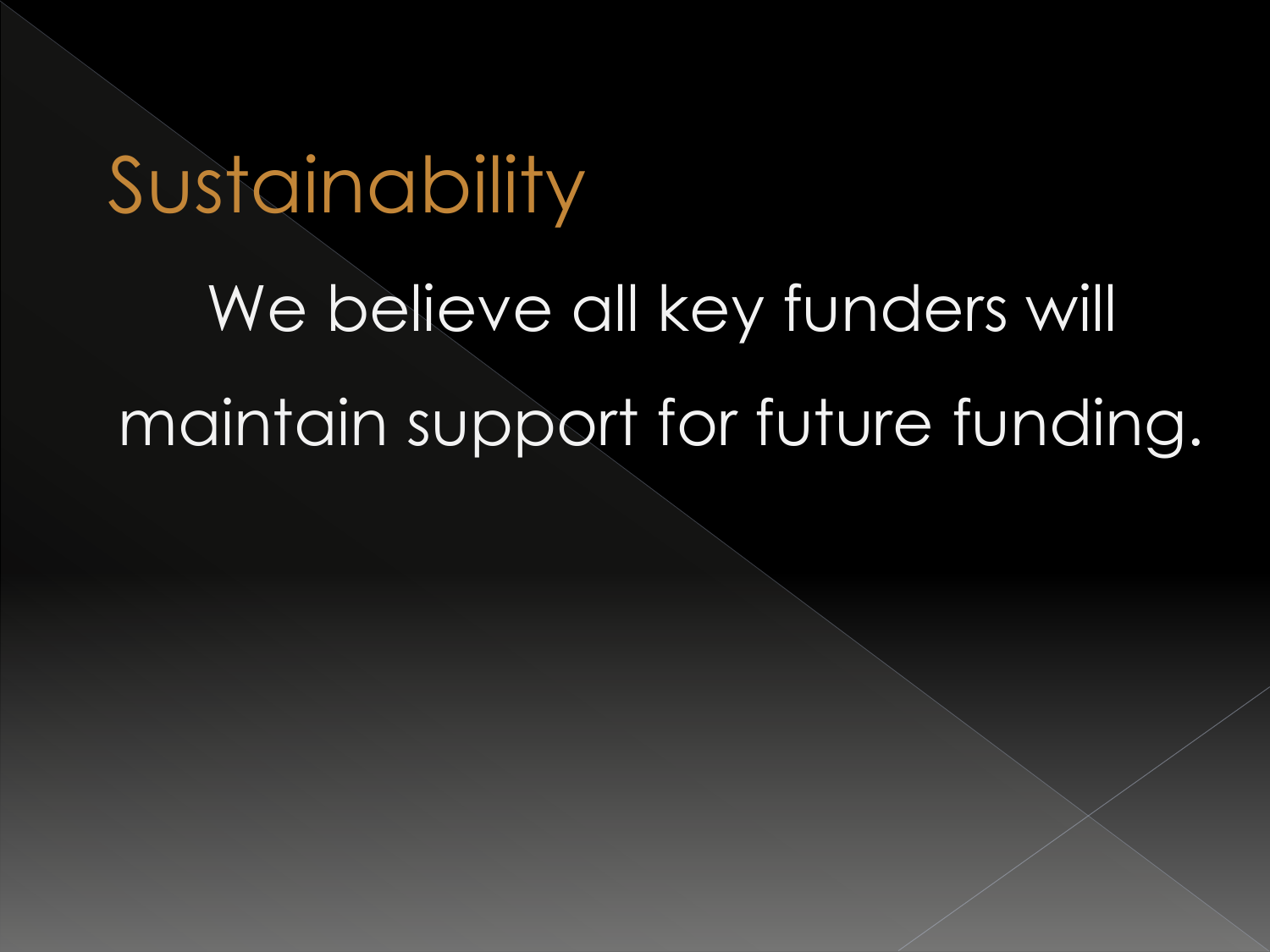Advice **<sup>◆</sup> Bring all key parties** together on front end

**❖ Enlist early adapters to** serve as model

**→ Provide program data on a** consistent basis